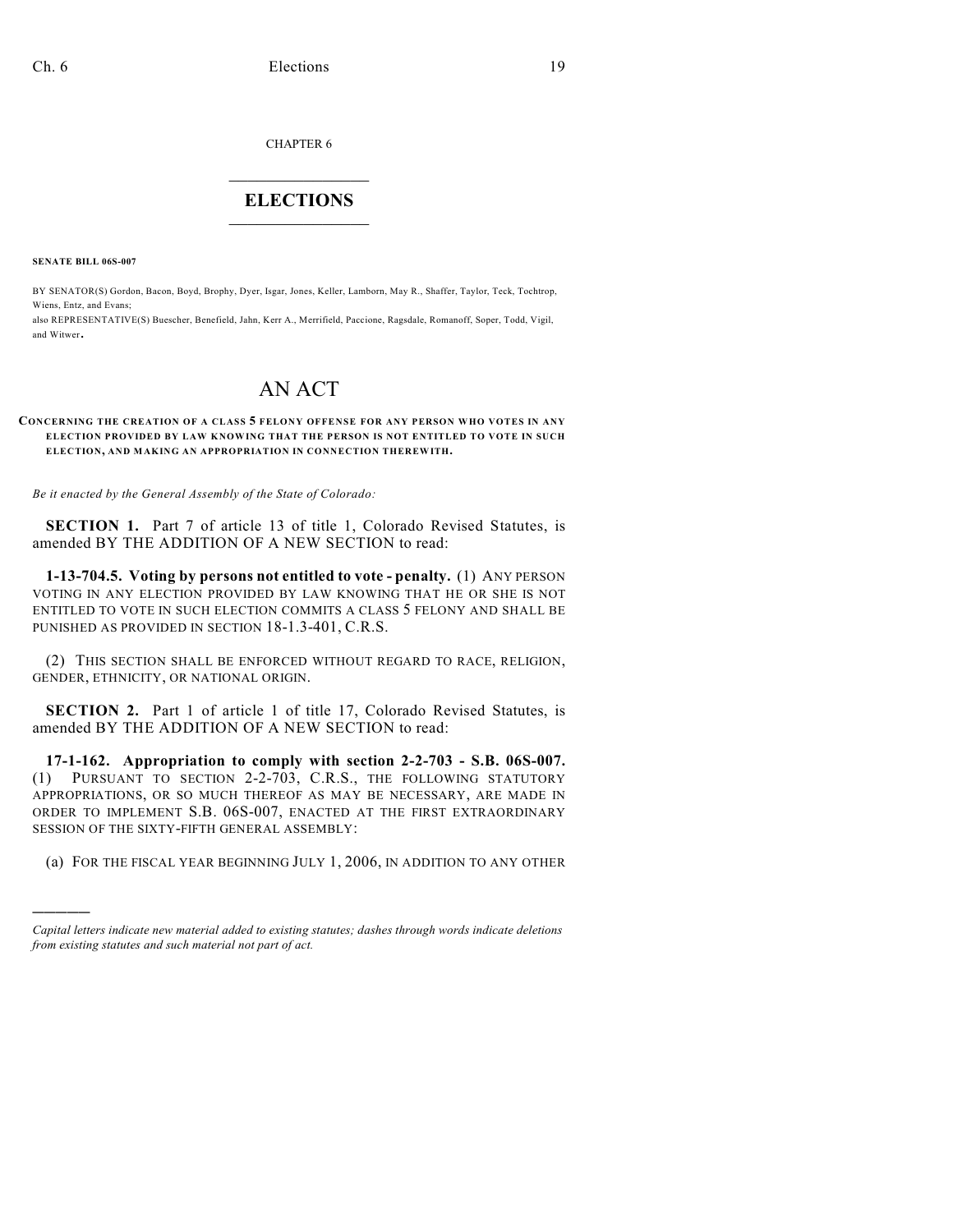#### 20 Elections Ch. 6

APPROPRIATION, THERE IS HEREBY APPROPRIATED FROM THE CAPITAL CONSTRUCTION FUND CREATED IN SECTION 24-75-302,C.R.S., TO THE CORRECTIONS EXPANSION RESERVE FUND CREATED IN SECTION 17-1-116, THE SUM OF EIGHTY-SEVEN THOUSAND ONE HUNDRED NINETY-FOUR DOLLARS (\$87,194).

(b) FOR THE FISCAL YEAR BEGINNING JULY 1, 2007, IN ADDITION TO ANY OTHER APPROPRIATION, THERE IS HEREBY APPROPRIATED TO THE DEPARTMENT OF CORRECTIONS, OUT OF ANY MONEYS IN THE GENERAL FUND NOT OTHERWISE APPROPRIATED, THE SUM OF TWENTY-SIX THOUSAND EIGHT HUNDRED THIRTEEN DOLLARS (\$26,813).

(c) FOR THE FISCAL YEAR BEGINNING JULY 1, 2008, IN ADDITION TO ANY OTHER APPROPRIATION, THERE IS HEREBY APPROPRIATED TO THE DEPARTMENT OF CORRECTIONS, OUT OF ANY MONEYS IN THE GENERAL FUND NOT OTHERWISE APPROPRIATED, THE SUM OF TWENTY-ONE THOUSAND FOUR HUNDRED FIFTY DOLLARS (\$21,450).

**SECTION 3.** 24-75-302 (2) (s), Colorado Revised Statutes, is amended to read:

**24-75-302. Capital construction fund - capital assessment fees - calculation.** (2) As of July 1, 1988, and July 1 of each year thereafter through July 1, 2010, a sum as specified in this subsection (2) shall accrue to the capital construction fund. The state treasurer and the controller shall transfer such sum out of the general fund and into the capital construction fund as moneys become available in the general fund during the fiscal year beginning on said July 1. Transfers between funds pursuant to this subsection (2) shall not be deemed to be appropriations subject to the limitations of section 24-75-201.1. The amount which shall accrue pursuant to this subsection (2) shall be as follows:

(s) On July 1, 2006, forty-six million nine hundred forty-four thousand six hundred eighty-seven dollars, plus twenty-two thousand nine hundred twenty-four dollars pursuant to section 3 of H.B. 02S-1006, enacted at the third extraordinary session of the sixty-third general assembly; plus two hundred ninety-one thousand seven hundred sixty-one dollars pursuant to H.B. 03-1004, enacted at the first regular session of the sixty-fourth general assembly; plus one hundred twenty-five thousand forty-one dollars pursuant to H.B. 03-1138, enacted at the first regular session of the sixty-fourth general assembly; plus sixty-nine thousand four hundred sixty-seven dollars pursuant to H.B. 03-1213, enacted at the first regular session of the sixty-fourth general assembly; plus sixty-nine thousand four hundred sixty-seven dollars pursuant to H.B. 03-1317, enacted at the first regular session of the sixty-fourth general assembly; plus ninety thousand three hundred seven dollars pursuant to H.B. 04-1021, enacted at the second regular session of the sixty-fourth general assembly; plus sixty-nine thousand four hundred sixty-seven dollars pursuant to H.B. 04-1016, enacted at the second regular session of the sixty-fourth general assembly; plus fifteen million dollars pursuant to H.B. 06-1373, enacted at the second regular session of the sixty-fifth general assembly; plus one hundred seventy-four thousand three hundred eighty-eight dollars pursuant to S.B. 06-206, enacted at the second regular session of the sixty-fifth general assembly; plus one hundred seventy-four thousand three hundred eighty-eight dollars pursuant to S.B. 06-207, enacted at the second regular session of the sixty-fifth general assembly; plus six hundred ten thousand three hundred fifty-eight dollars pursuant to H.B.